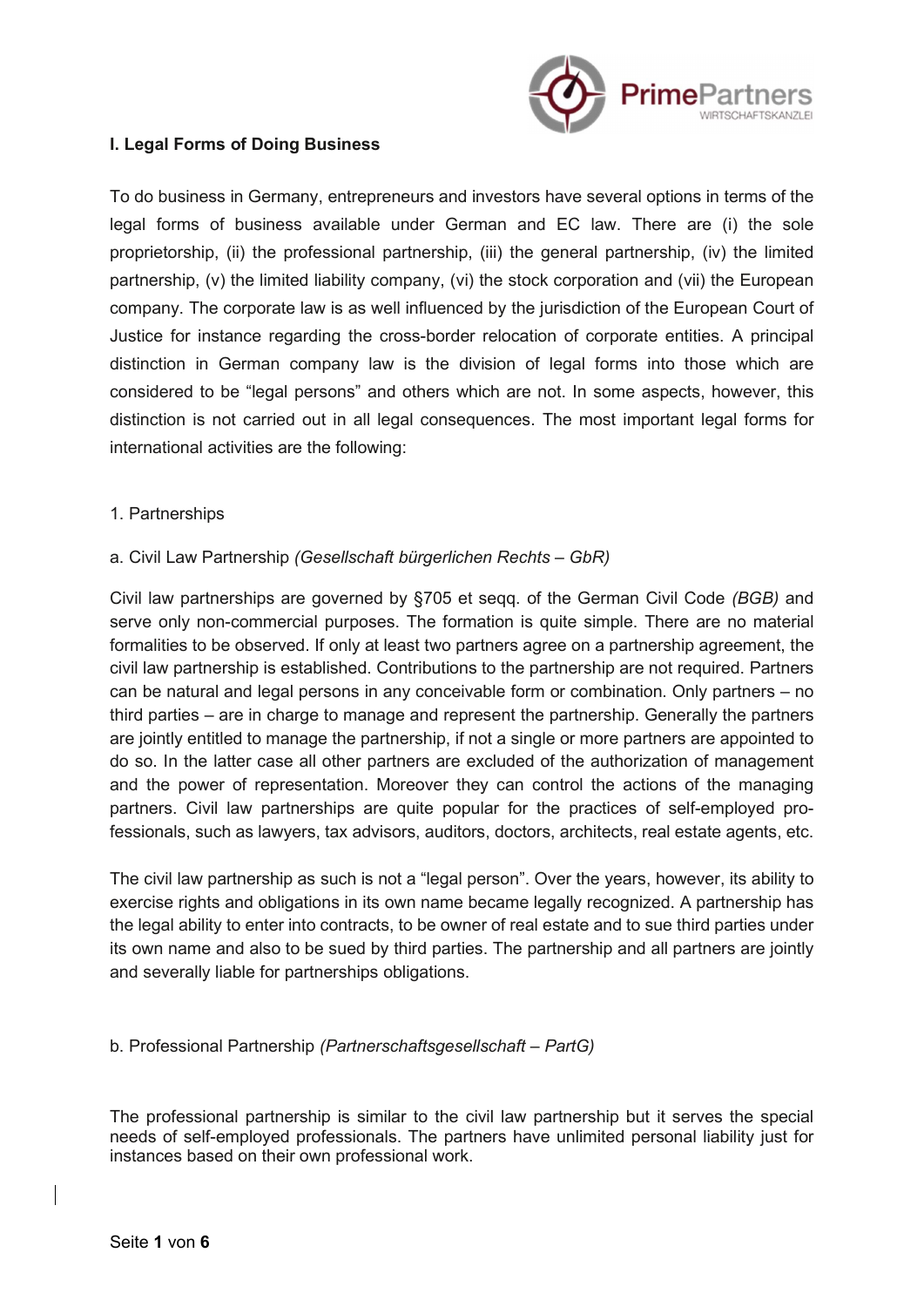

On July 19, 2013 the reform of the PartG brought a possibility to limit the liability up to the assets of the partnership, if special professional indemnity insurance is stipulated. In this case the professional partnership is a so-called "professional partnership with limited professional indemnity insurance (Partnerschaftsgesellschaft mit beschränkter Berufshaftpflicht – PartG mbB).

c. General Partnership (Offene Handelsgesellschaft – OHG)

The OHG is similar to the civil law partnership but it serves business purposes and carries out trade. It is, therefore, a so-called commercial entity within the meaning of the Commercial Code (Handelsgesetzbuch – HGB). In addition to the conclusion of the partnership agreement, the general partnership has to be registered with the commercial register as the only formal legal requirement. Registration must include the names of the partners, the name of the partnership and the business address. The OHG comes into legal existence when the partnership agreement is executed. All of its partners have unlimited personal liability for all obligations and debts of the OHG.

## d. Limited Partnership (Kommanditgesellschaft – KG)

The legal form of a limited partnership is popular for small and medium-sized businesses which require operational capital from investors who do not wish to be liable beyond their capital investment. In general, the legal provisions governing the OHG also apply to the limited partnership. The Commercial Code contains additional provisions reflecting the nature of the limited partnership.

In addition to one or more general partners with unlimited liability, a limited partnership has at least one partner with limited liability – the "limited partner" (Kommanditist). The liability of each limited partner is limited to his registered contribution in the partnership's capital. Once the limited partner has paid up his contribution, neither the KG nor the creditors of the KG may claim any further payments from the limited partner. As it is the case with the OHG, the KG as such is not a "legal person" but can also enter into agreements under its own name, can sue and be sued in court. Only the general partner –not the limited partner- is responsible for the management of the KG and represents it towards third parties,

The formation and registration of a limited partnership is similar to that of a general partnership. There are no general legal requirements regarding the minimum amount of capital or the maximum number of partners. It comes into existence as soon as the partnership agreement is executed and it starts doing business. However, the limitation of liability of the limited partner requires registration with the commercial register.

e. Combination of Limited Partnership (KG) and Limited Liability Company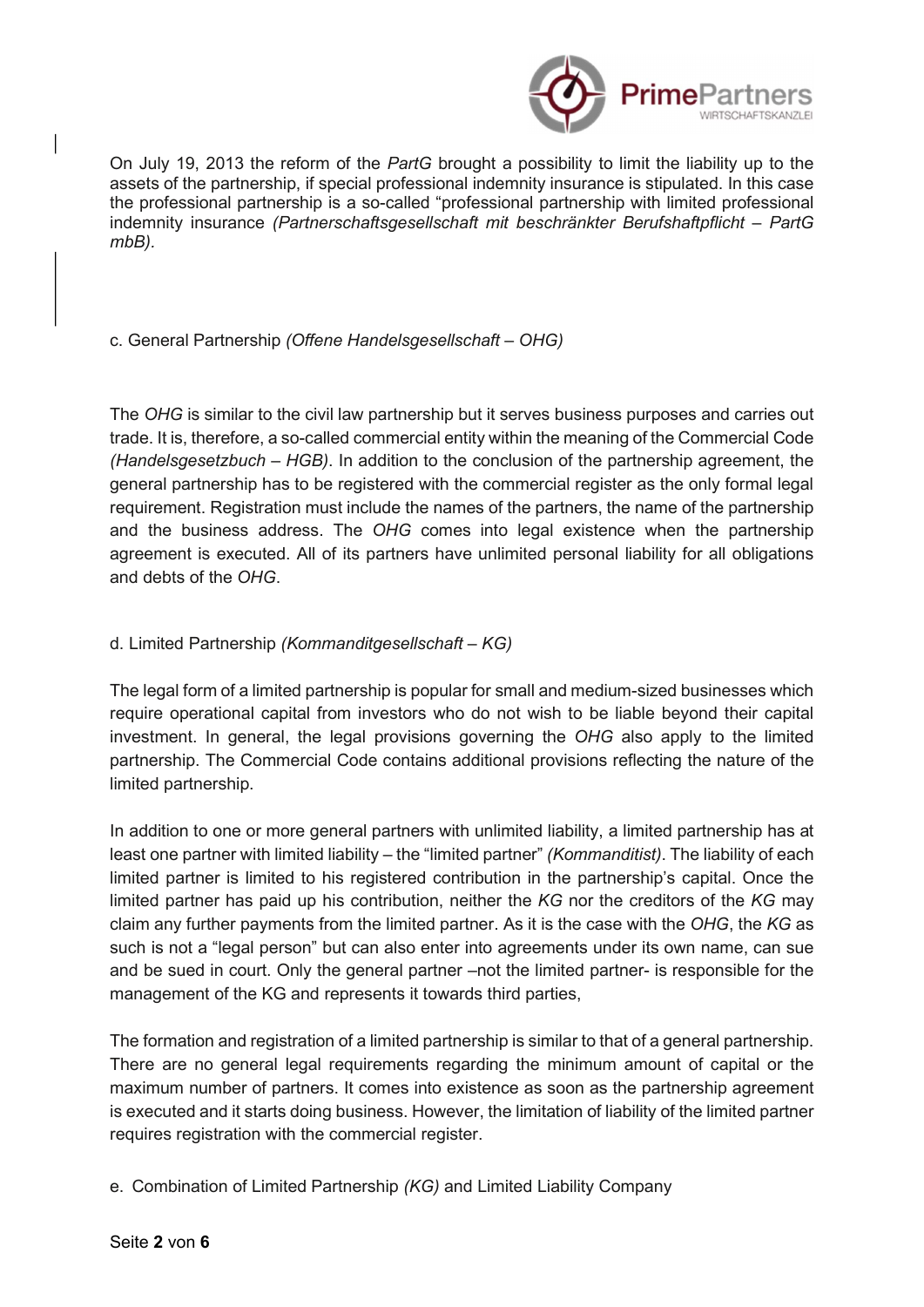

(GmbH) (GmbH & Co. KG)

The GmbH & Co. KG is a hybrid legal form in which a limited liability company (GmbH) serves as the general partner of the partnership. This hybrid form is legally considered to be a limited partnership. The specialty of this construction is that the liability of all persons involved is limited: The persons listed as limited partners are only obliged to pay their registered capital contribution. Although the general partner GmbH as such has unlimited liability, the legal form of the GmbH provides for the limitation of liability of its shareholders; the shareholders' obligations are limited to pay the individually subscribed share capital (see below). The GmbH & Co. KG provides a unique way to limit personal liability of the participating parties. However, all shareholders are jointly liable to pay up any registered or subscribed but unpaid capital.

# 2. Corporate Entities

A foreign company, entrepreneur or investor can also acquire or establish a German company in the legal form of a limited liability company (GmbH) or a (stock) corporation (AG). There are no legal restrictions regarding the acquisition of corporate entities by foreign parties. Restrictions may apply only if contained in a target company's articles of association, or if the business conducted by the GmbH or AG is subject to regulatory restrictions. Additionally, there is the European vehicle of the Soeciatas Europae, which can be registered in Germany as well.

# a. The (Private) Limited Liability Company

# (Gesellschaft mit beschränkter Haftung – GmbH)

The limited liability company is an incorporated registered business entity within the meaning of the Commercial Code and a "legal person". It provides for limited liability of its shareholders. Its management may be composed of shareholders and non-shareholders. The activities of a limited liability company are not restricted to mercantile or commercial purposes. It can also conduct not-for-profit (charitable) and other non-commercial activities.

The GmbH is the most popular German investment vehicle chosen by foreign investors. Its formation and management are governed by the Act on Limited Liability Companies (GmbH-Gesetz – GmbHG). The GmbH requires a minimum share capital of EUR 25,000 of which EUR 12,500 must be paid up before the company can be registered with the commercial register. A limited liability company can be established by one or more persons or companies by adopting the articles of association (Satzung) before a notary public.

The company exists legally as soon as it is registered within the commercial register. It may start doing business before registration, but until the registration is recorded with the register, each shareholder is personally liable for debts incurred by the company. The limited liability company, basically, has two corporate bodies: the shareholders' meeting (Gesellschafterversammlung) and the registered manager(s), namely one or more managing directors (Geschäftsführer). A third corporate body, the supervisory board, is mandatory only if the GmbH has more than 500 employees.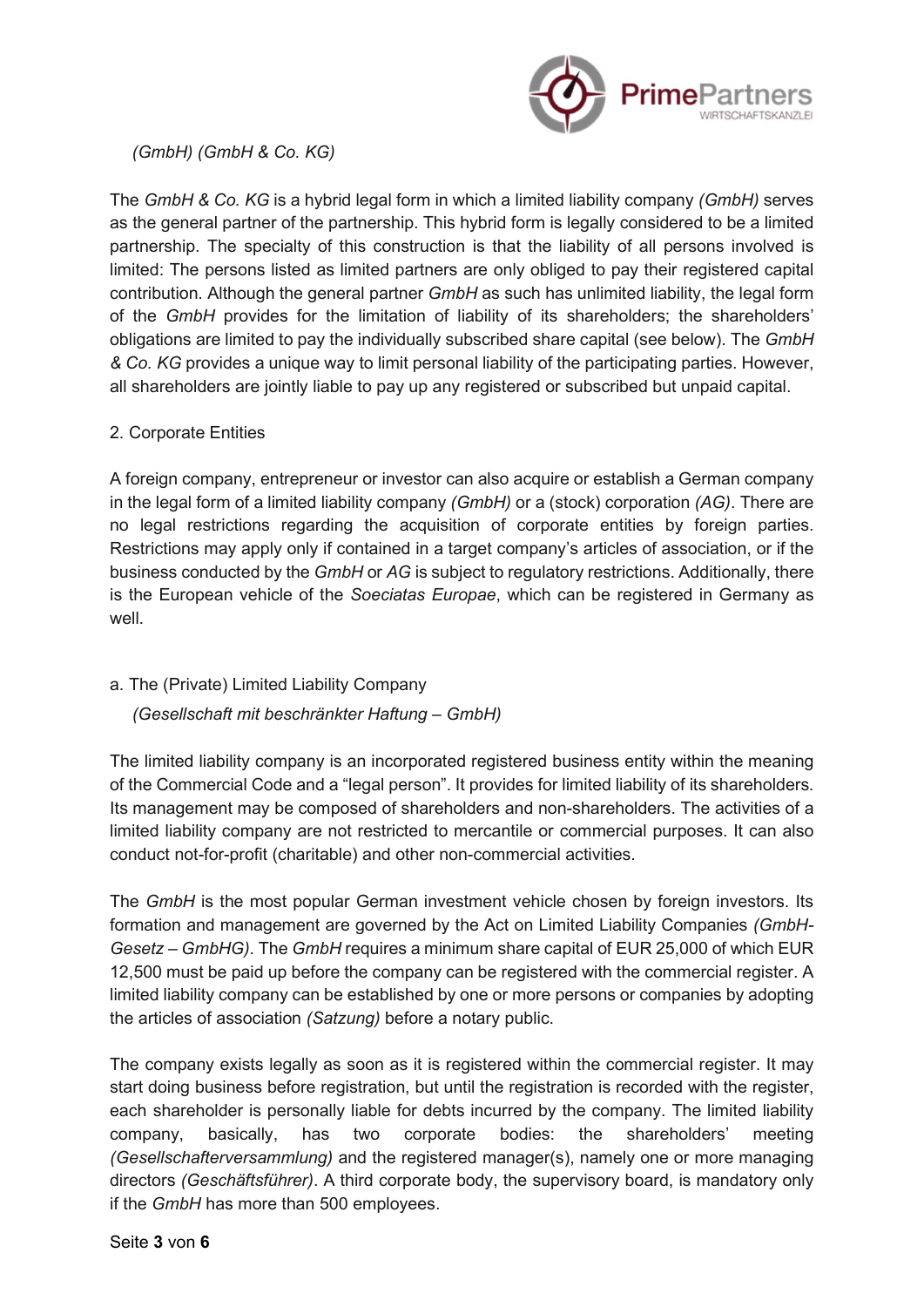

Basically, capital contributions are paid in cash but all or part of the contributions may also be made in kind. In the latter case, the articles of association have to state exactly the asset to be contributed and the monetary value of such capital contribution. The founding shareholders are required to prepare a special report demonstrating the adequacy of the valuation of the contribution in kind.

The transfer of shareholding in a limited liability company requires notarization. Its shares cannot be traded at the stock exchange. On November 1, 2008 the most far reaching reform (called "MoMiG") of the Act on Limited Liability Companies since its existence entered into force and brought important changes. The MoMiG introduced the possibility to acquire shares in a limited liability company in good faith from a person that is not a shareholder of the company (anymore) if such person is (still) registered with the commercial register as shareholder of the company. Furthermore, the limited liability company may now relocate its head office to a jurisdiction different from that of its registered office.

Moreover, the MoMiG established a modified form of a limited liability company, the so-called "enterprise company (with limited liability)" – in German "Unternehmergesellschaft (haftungsbeschränkt)". This company requires a minimum capital of EUR 1. The registered share capital has to be paid up completely and capital contributions have to be made in cash only. The company has to observe certain restrictions with respect to distribution of profits. b. (Stock) Corporation (Aktiengesellschaft – AG)

Like the limited liability company, a (stock) corporation is also an incorporated business entity within the meaning of the Commercial Code and a "legal person". Corporations are regulated by the Corporation Act (Aktien-Gesetz).

A corporation must maintain a minimum share capital of EUR 50,000. It must be fully subscribed; and at the time of formation at least 25% of this equity capital must be paid up.

Shares of a corporation must have a minimum par value of EUR 1.00. They can be issued without par value but the value allocable must be at least EUR 1.00.

A German corporation has a three-tier structure. Bodies of this structure are the shareholders' meeting (Hauptversammlung), the supervisory board (Aufsichtsrat), and the board of directors (Vorstand). The latter two bodies are strictly separate. It is not permissible for any individual to serve on both boards. Members of both boards have to be appointed before the corporation can be registered with the commercial register. The supervisory board consists of at least three members. It appoints and dismisses the members of the board of directors, represents the corporation in disputes between the corporation and members of the board of directors, and has the duty to examine the balance sheet, income statement, and further documents composing the annual financial statements. Moreover, the supervisory board advises the board of directors on essential business decisions. The board of directors is responsible for the management of the corporation and represents it towards third parties.

The tasks of the shareholders' meeting include, in particular, the election and removal of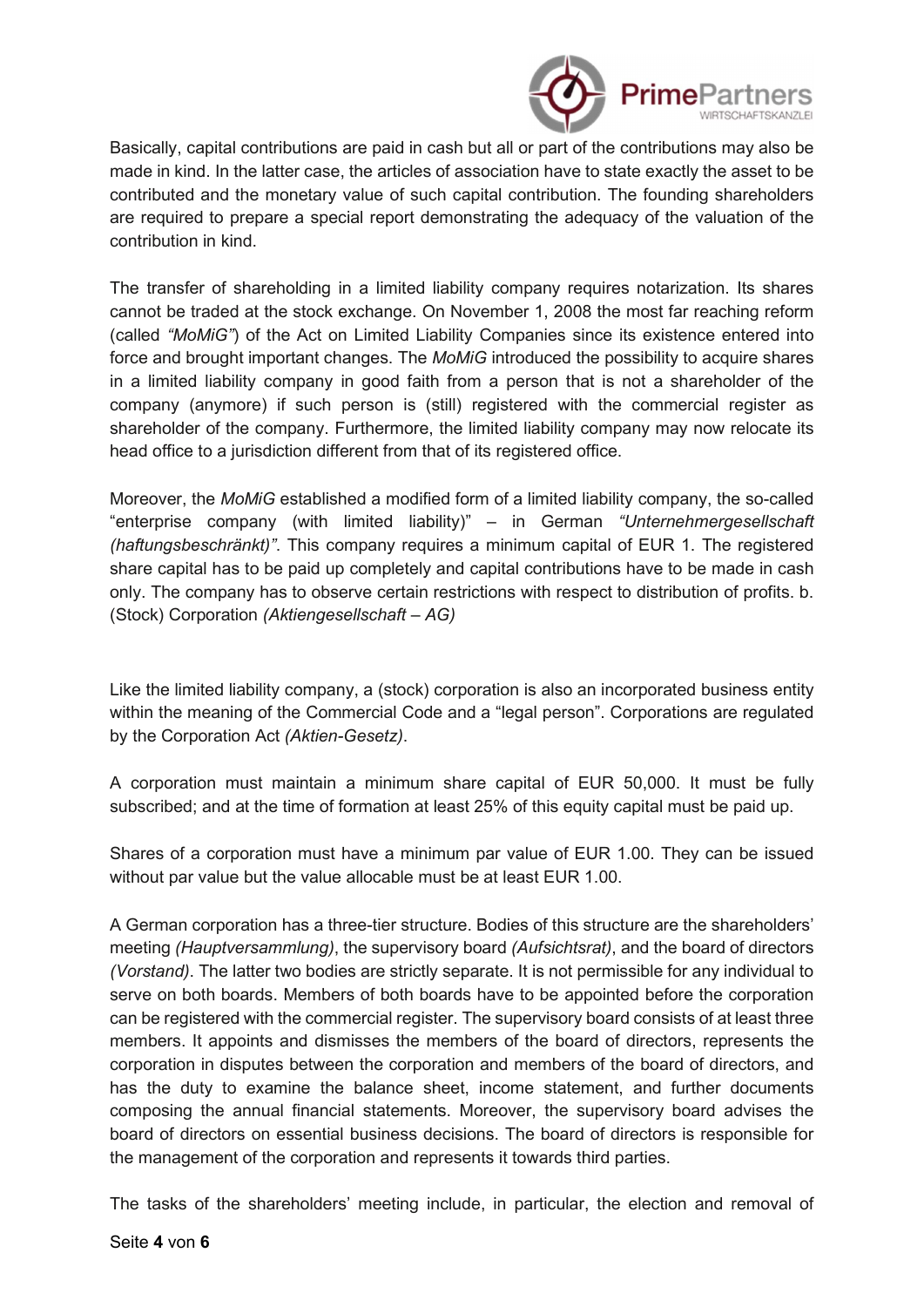

members of the supervisory board, the determination of the distribution of profits and the approval of increases or decreases of the share capital.

Shares of a corporation are freely transferable; a notary deed is not necessary. Especially – fulfilling further requirements – shares of a corporation can be traded at the stock exchange. Shares can be issued as bearer shares (Inhaberaktien) or registered shares (Namensaktien). The corporation may also issue non-voting preference shares (Vorzugsaktien). Bearer shares are not required to be documented by share certificates. The transfer of registered shares requires entry of the transfer in the shareholders register of the corporation.

c. The European Company (Societas europaea, SE)

The SE is a corporation, in its legal structure similar to the German AG as described above. An SE, however, can be registered in any Member State of the European Union and can be transferred to other Member States basically without liquidation and/or reestablishment.

The company is registered with a commercial register of a Member State. An EU-wide register does not exist, but each registration is published with the Official Journal of the European Union.

SEs can generally be created by merger of national companies (stock corporations) of Member States of the European Union, by creation of a joint venture between companies of Member States or of a subsidiary of a company of a Members State or by conversion of a company of a Member State.

The SE has a minimum subscribed share capital of EUR 120.000, whereas national laws can provide for higher requirements.

National laws are also decisive for further details of the SE, in addition to particularly Council Regulation (EC) No 2157/2001of 8 October 2001 on the Statute for a European company (SE).

3. Cross-border Relocation of Corporate Entities within the EU

Any European company on shares or stocks can be transferred to another European Member State according to a recent decision of the European Court of Justice (Case VALE, file number C-378/10).

Thus, the relocation shall follow specific rules, which are to a certain extent still subject of discussion.

However the following formalities shall be obeyed:

a. The shareholders shall decide to adopt the share capital in accordance with the requirements of the target jurisdiction.

b. The shareholders and the management of the company shall apply to the commercial register of the target seat of the company in accordance with legal requirements of the target